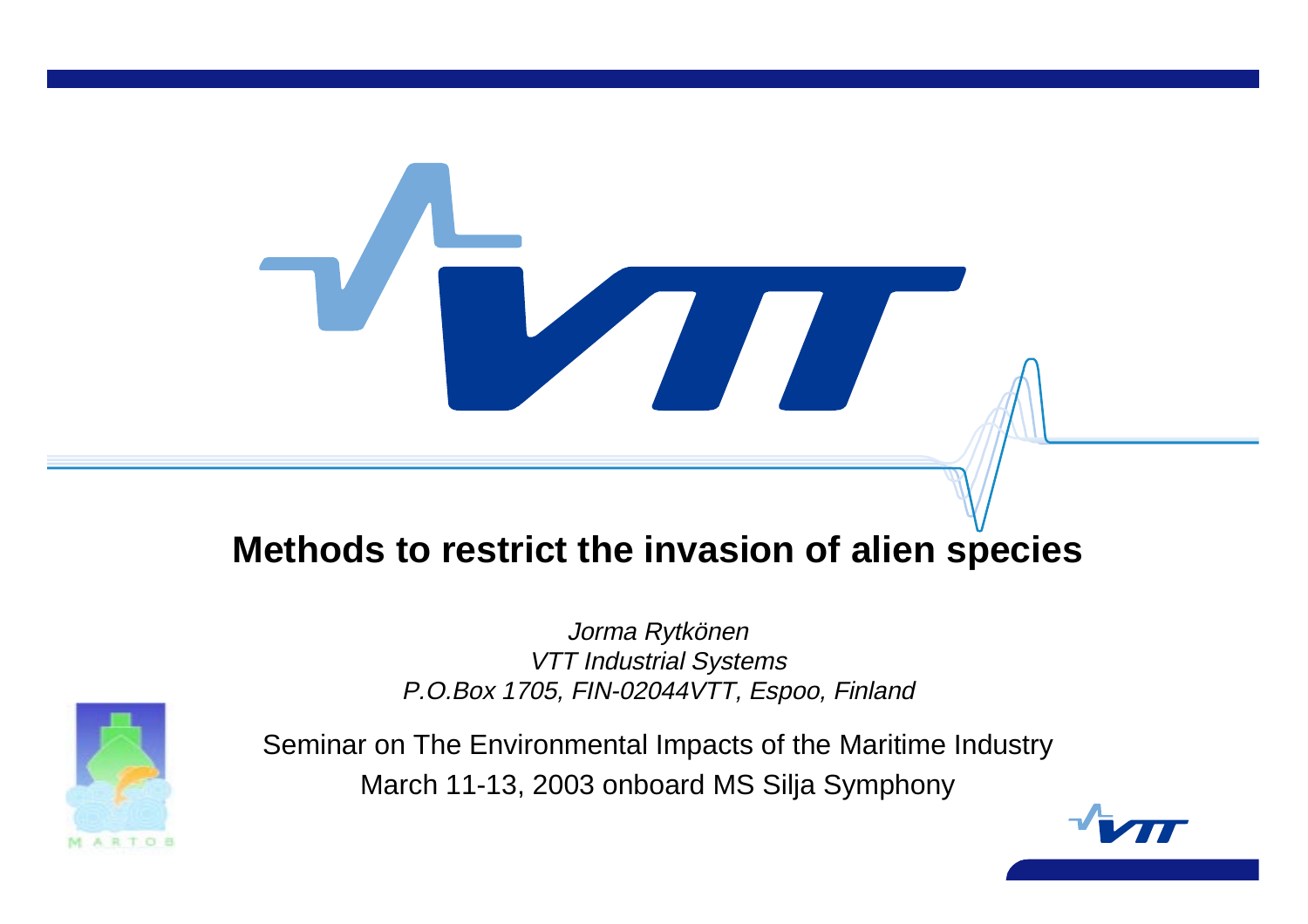## **Contents**

- Aliens distribution,
- IMO
- MARTOB
- Test Protocoll
- Tested Systems
- What Next ?





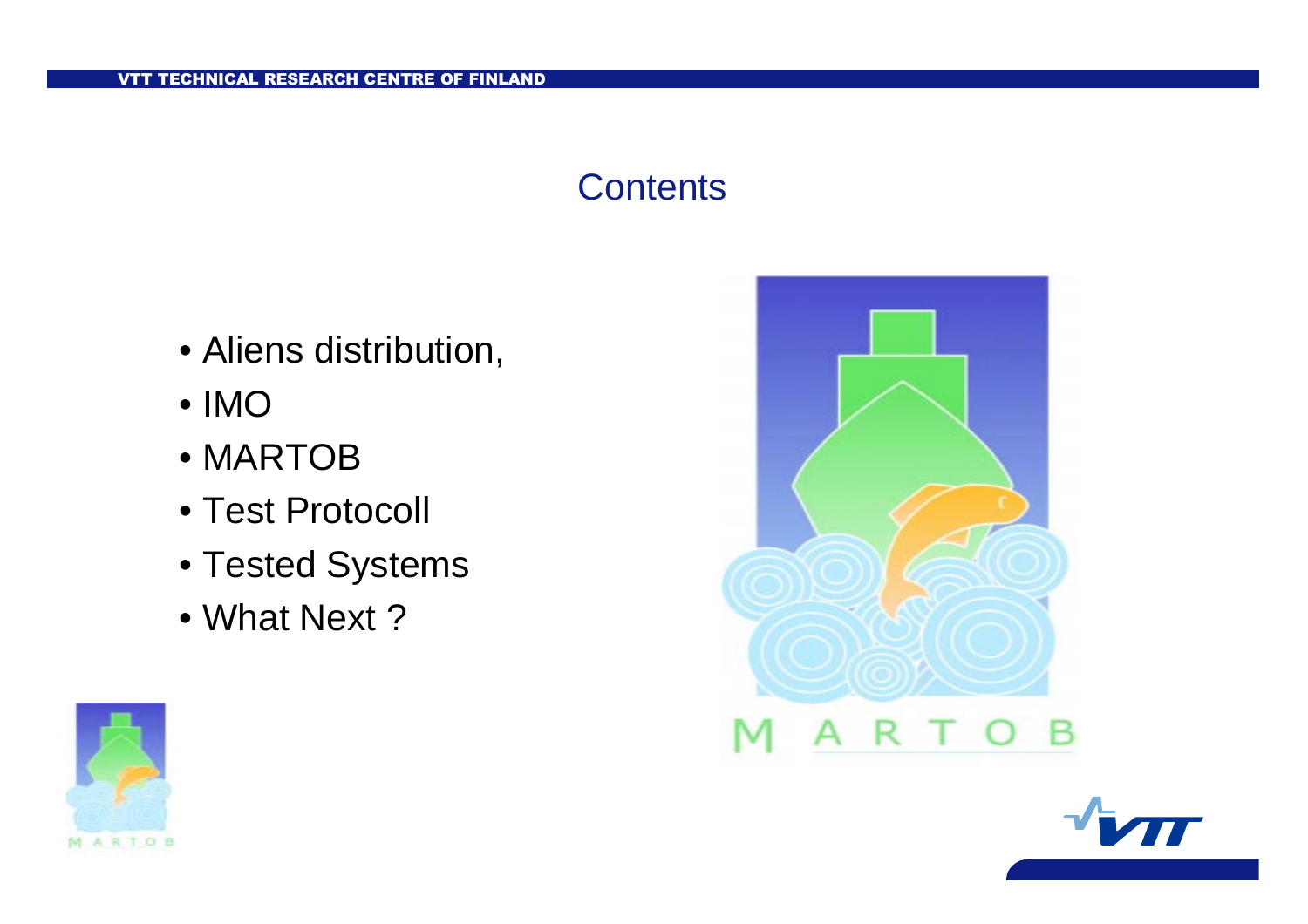# Aliens / Non-Indigenous Species

- Tentative figures obtained during the study indicate high numbers of invaders in the Baltic Sea (> 105 species of which some 70 established) in relation to its low number of native species of plants and animals.
- For British waters, it was estimated that about 55% of primary introductions of all NIS had probably been introduced in association with shipping.
- In the Black Sea and the Sea of Azov there are more than 45 NISrecorded of which 16 are of North American origin.



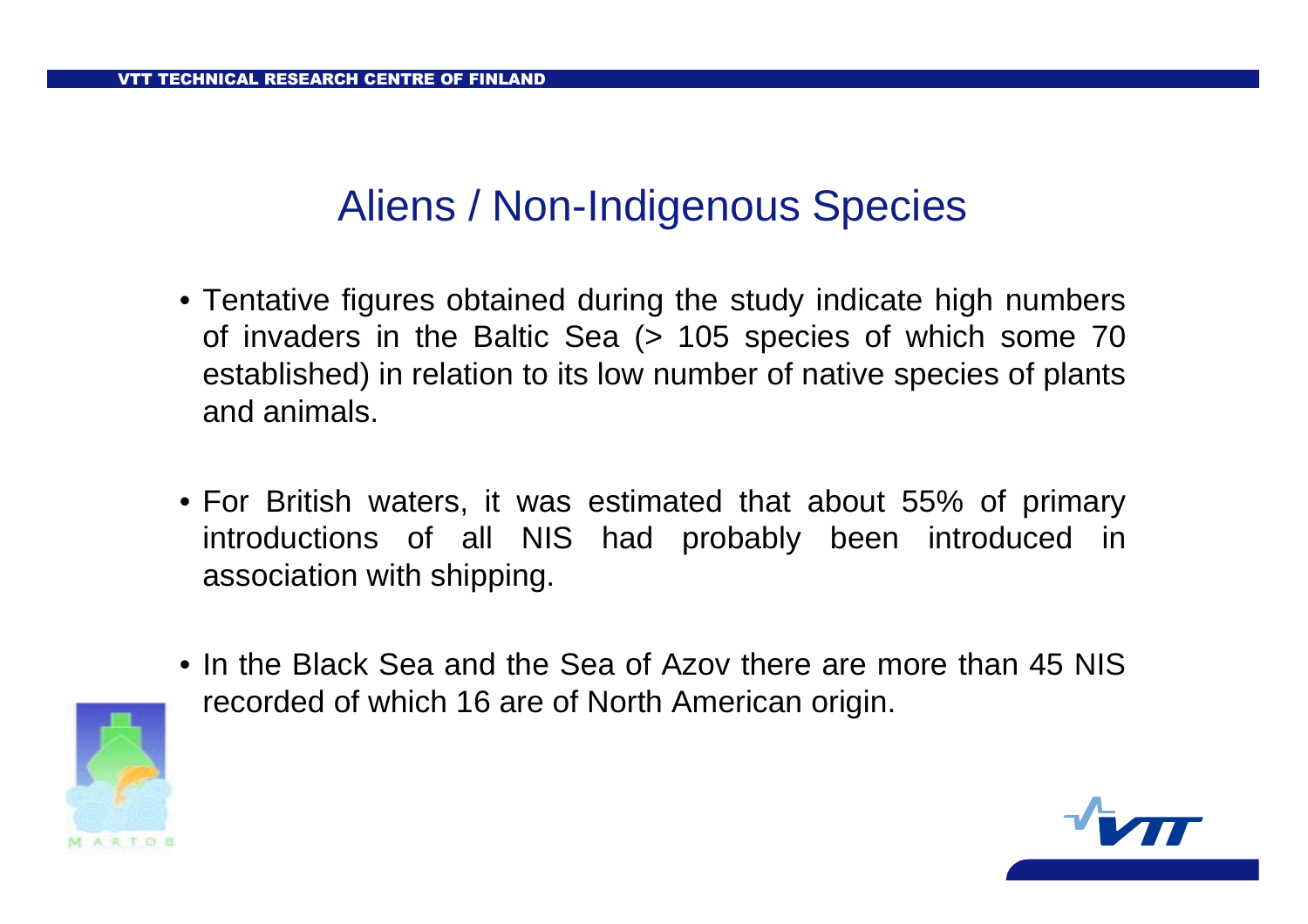Introduced species in the Baltic, Gollasch & Leppäkoski, 1999:





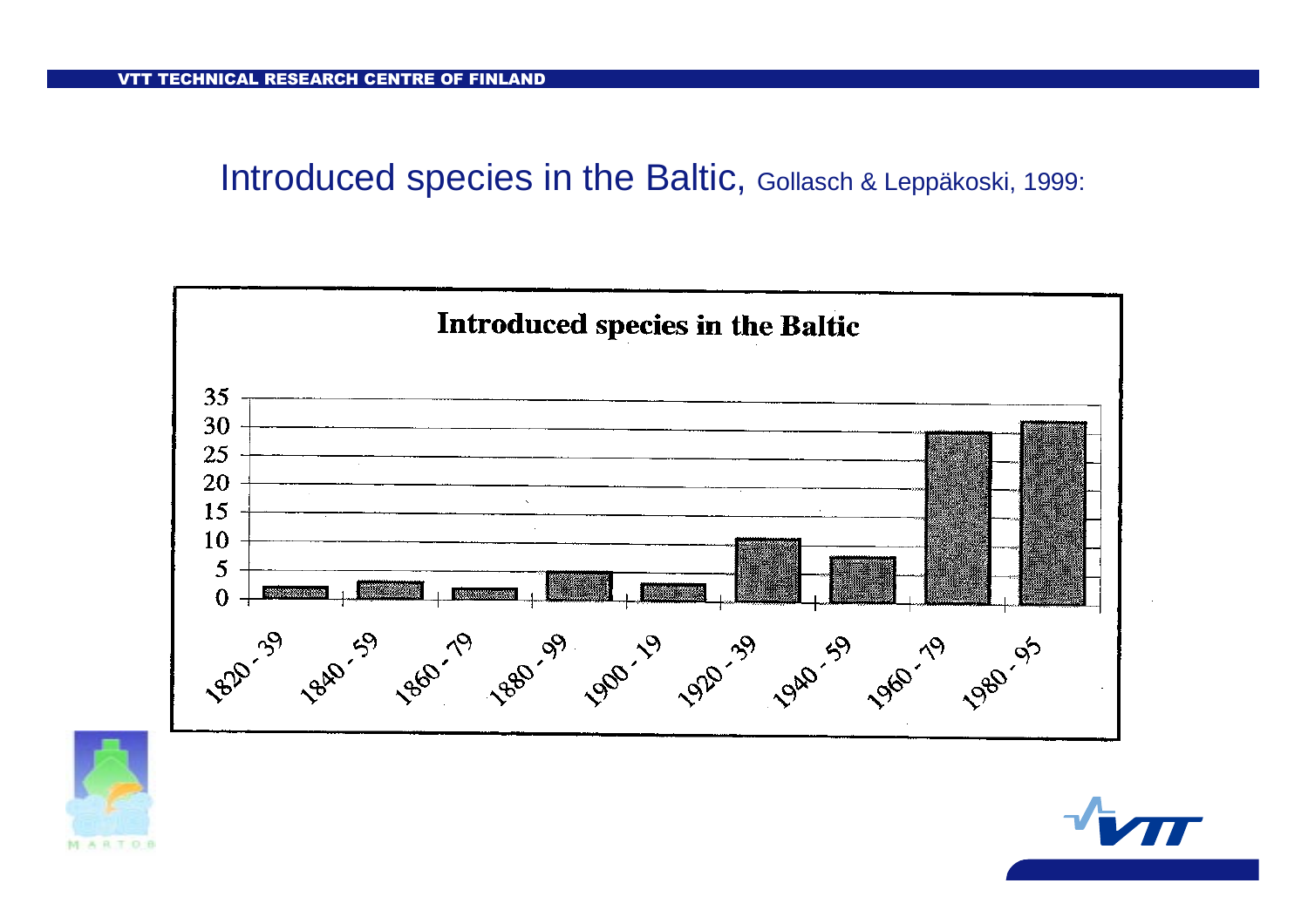# Increasing trend in the future ?

higher frequency of ship visits, rapid turn-around times in port and changes in trading patterns , new trading links resulting in imports from new port regions, <u>more berths available</u> in ports where there are marine conditions andconstruction of new ports , better management of water quality in port regions leading to better conditions for imported organisms in ballast water to becomeestablished,



- the widespread interest in gardening and aquarium species ,
- with the development of new aquaculture products ,
- predictions of mean annual temperature increases will provide important changes,
- the planned banning of some toxic ships antifoulants ,
- environmental pollution and habitat destruction provide new conditions .



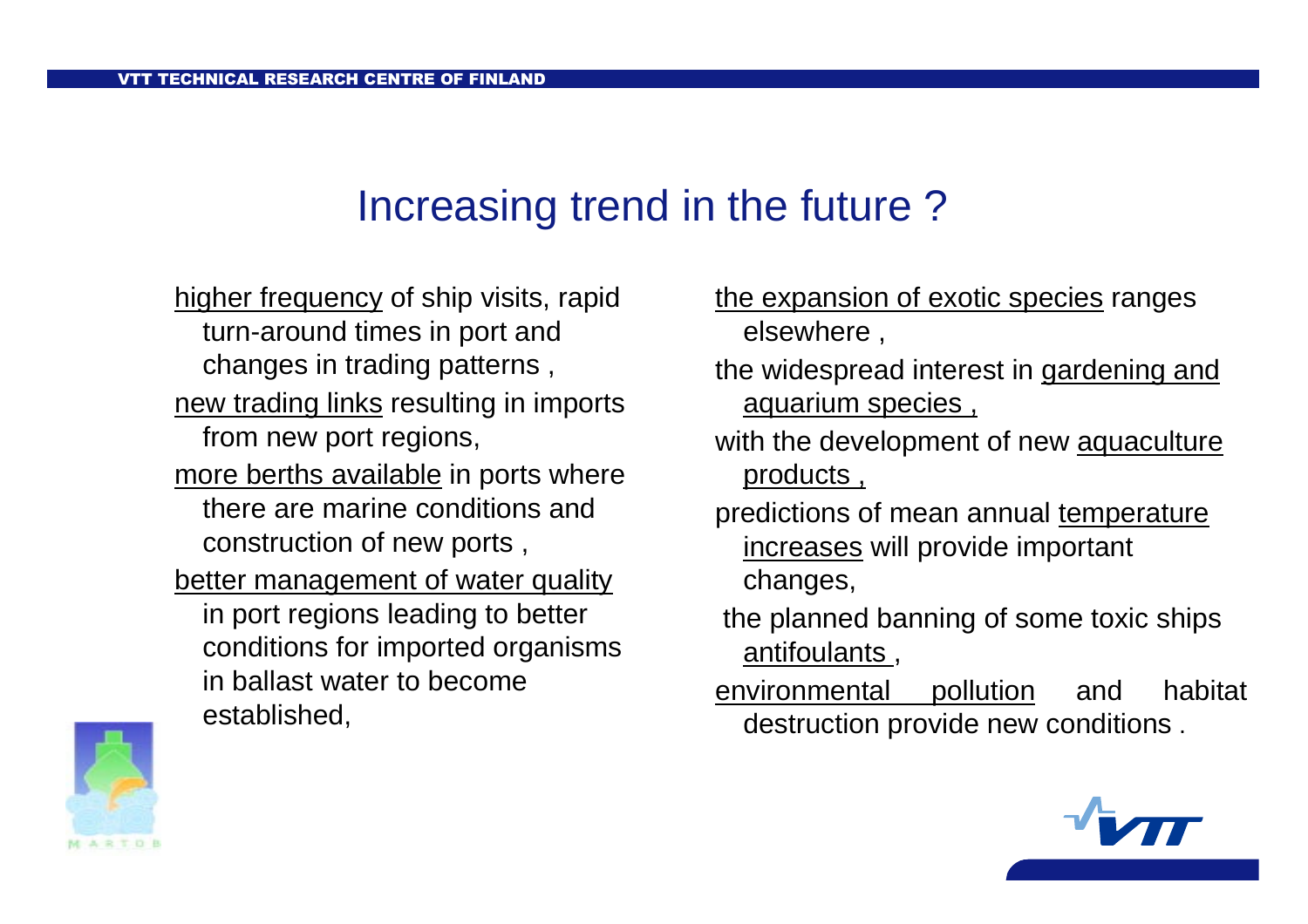### Annual Ship Traffic (No. of movements) projected to year 2017, all ship categories

Source: Tacis, 1998: Existing and Future Shipping through the Baltic Sea.





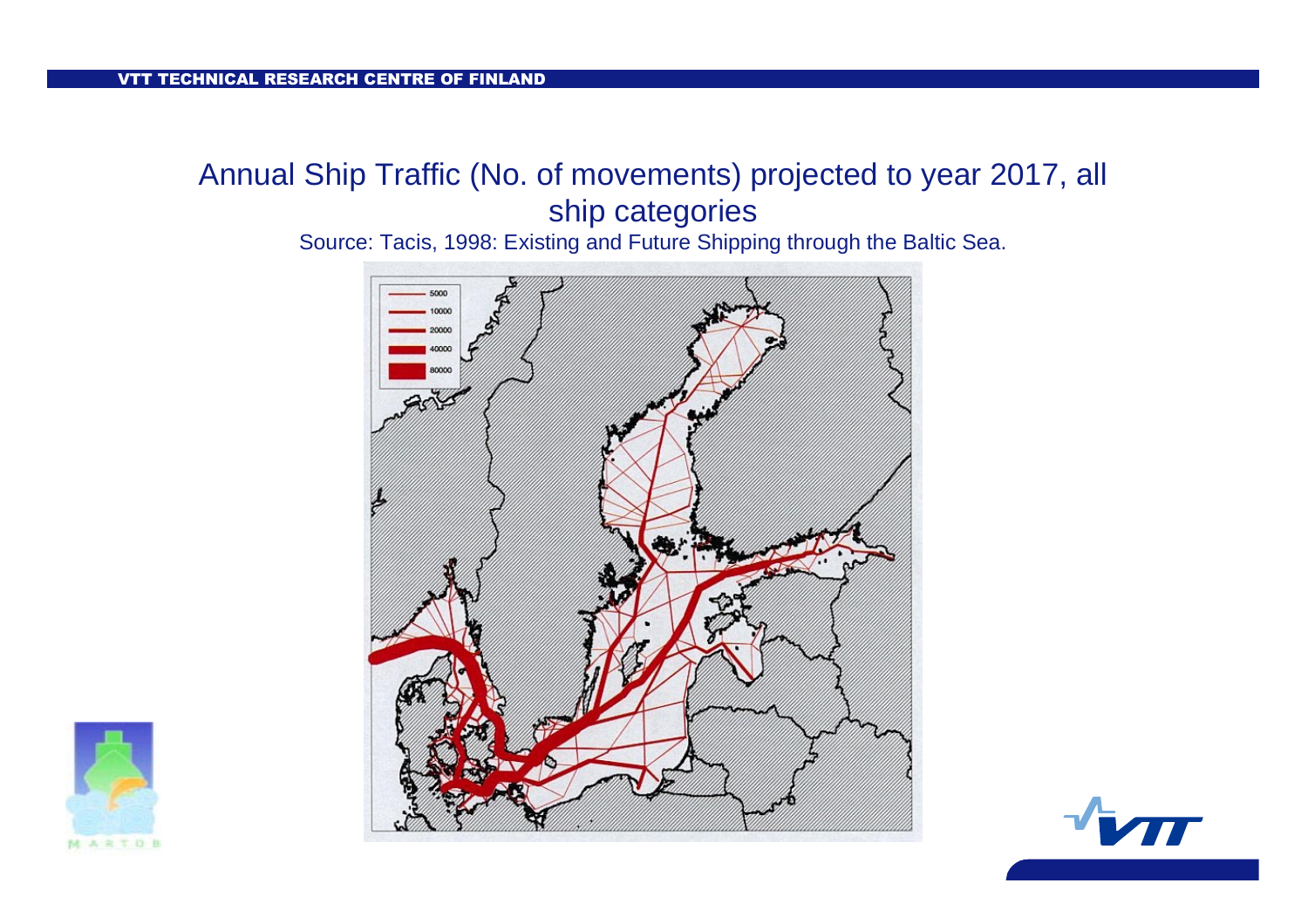- MEPC Commitee work,
- Diplomatic Conference 2004,
- only recommendation is the exchange in the open sea (strenght, stability,slamming, stiffness, exchange-manual onboard etc..)
- $\bullet$ Question of definitions,
- testing protocolls,
- killing rates,
- 95 % mortality of what ?,
- Basic principle: onboard threatment must be <sup>a</sup> part of normal ship design,
- monitoring possibilities,
- safe systems,
- sample taking,

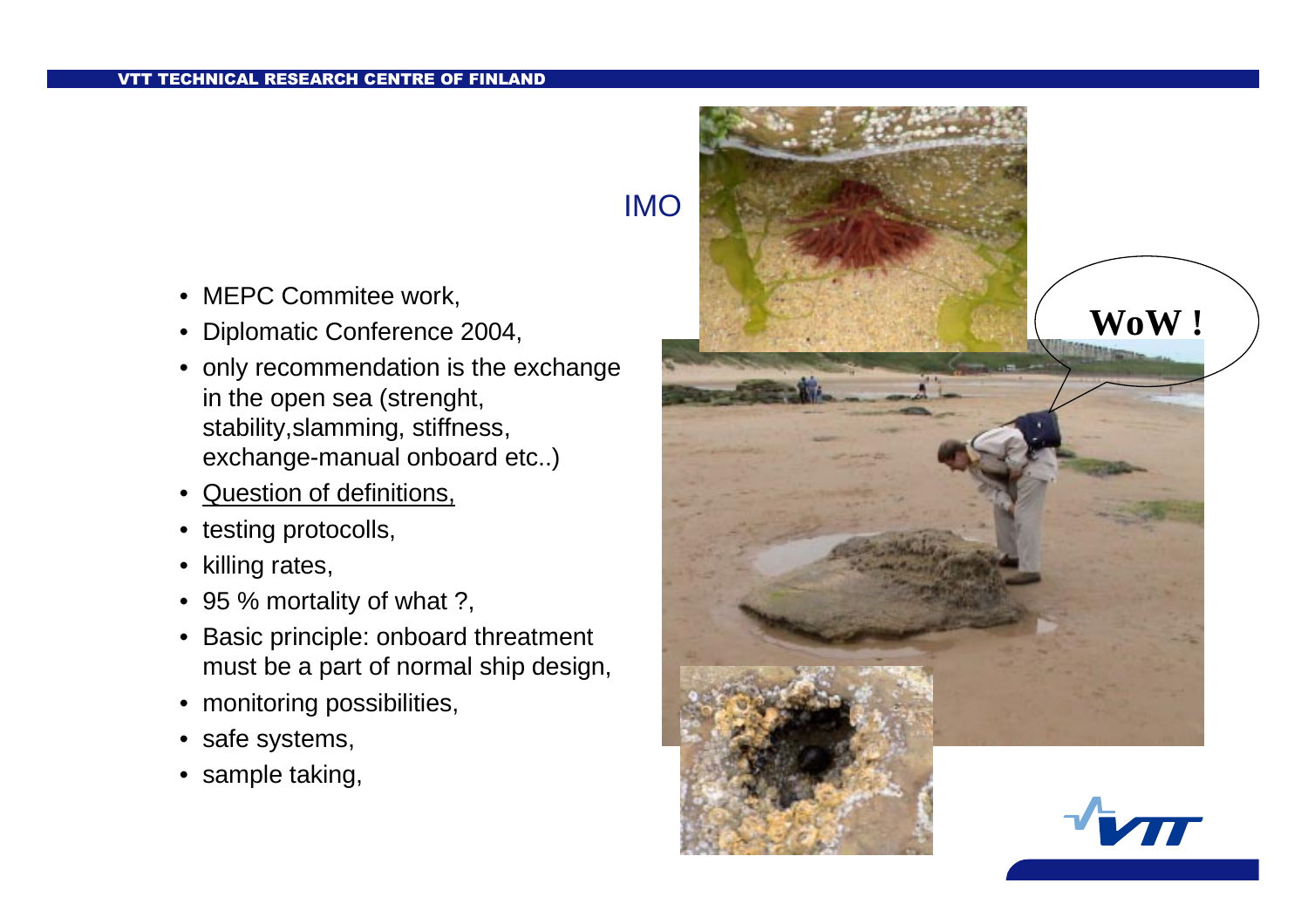## Onboard testing facilities

- Filtering
- Cyclone, centifuge,
- problems: blockages, turbidity, sediments, ballast water volumes, corrosion ? Price !!
- Poisons,
- Deoxygenation (biol. & chem.)
- Oxygenation (hydroperoxid, O3),
- Electro-ionisation,
- Ultrasonic,
- Thermal treatment
- Combined systems



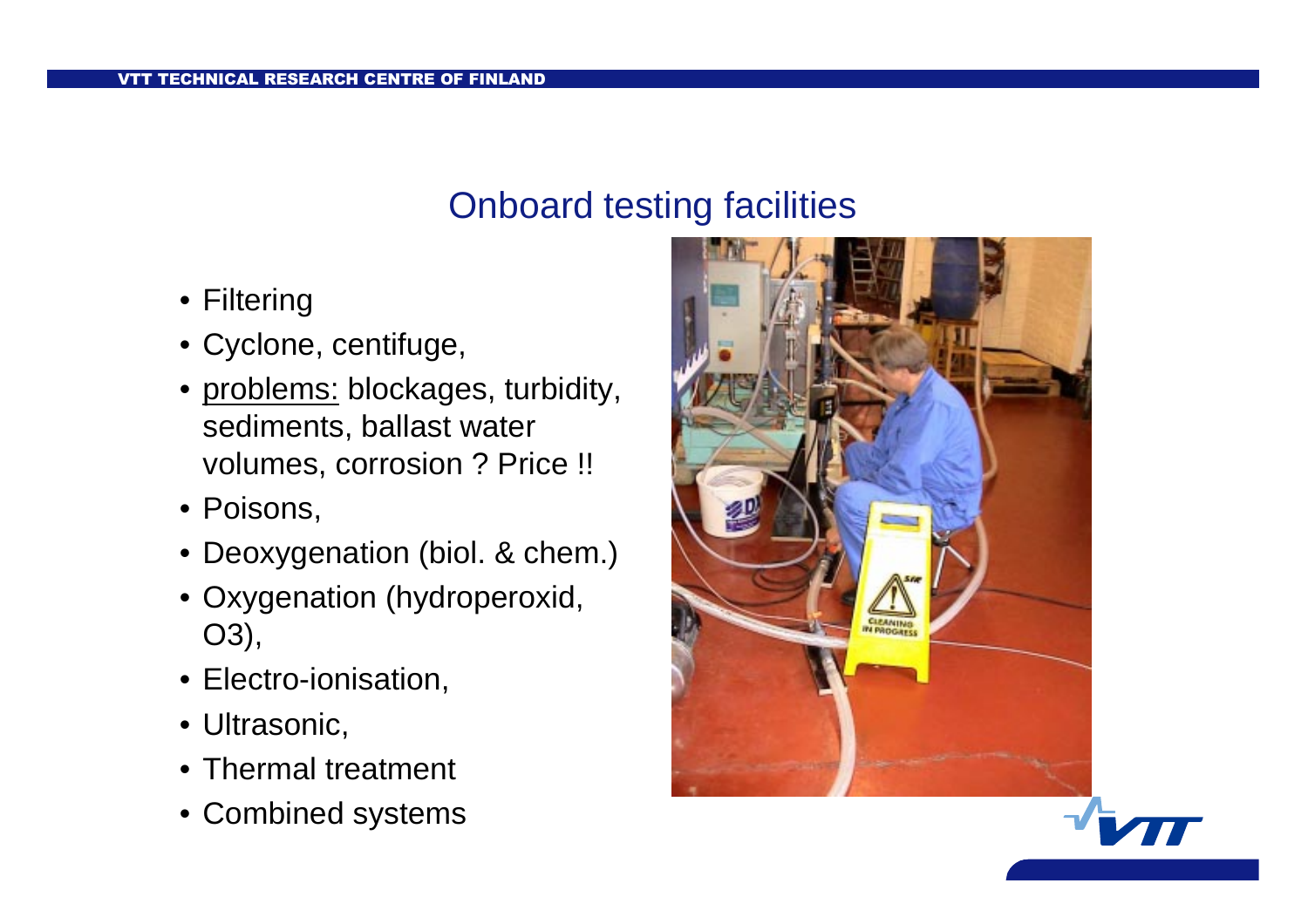# MARTOB

- EU project entitled "On Board Treatment of Ballast Water (Technologies Development and Applications) and Application of Low-Sulphur Marine Fuel."
- The main objectives of the project are to investigate methodologies and technologies for preventing the introduction of non-indigenous species through ships' ballast water.
- In addition to the Ballast Water treatment issues also the low sulphur fuels are studied in terms of assessment of the financial, technical and operational effects of <sup>a</sup> sulphur cap on marine bunker fuel in European waters.



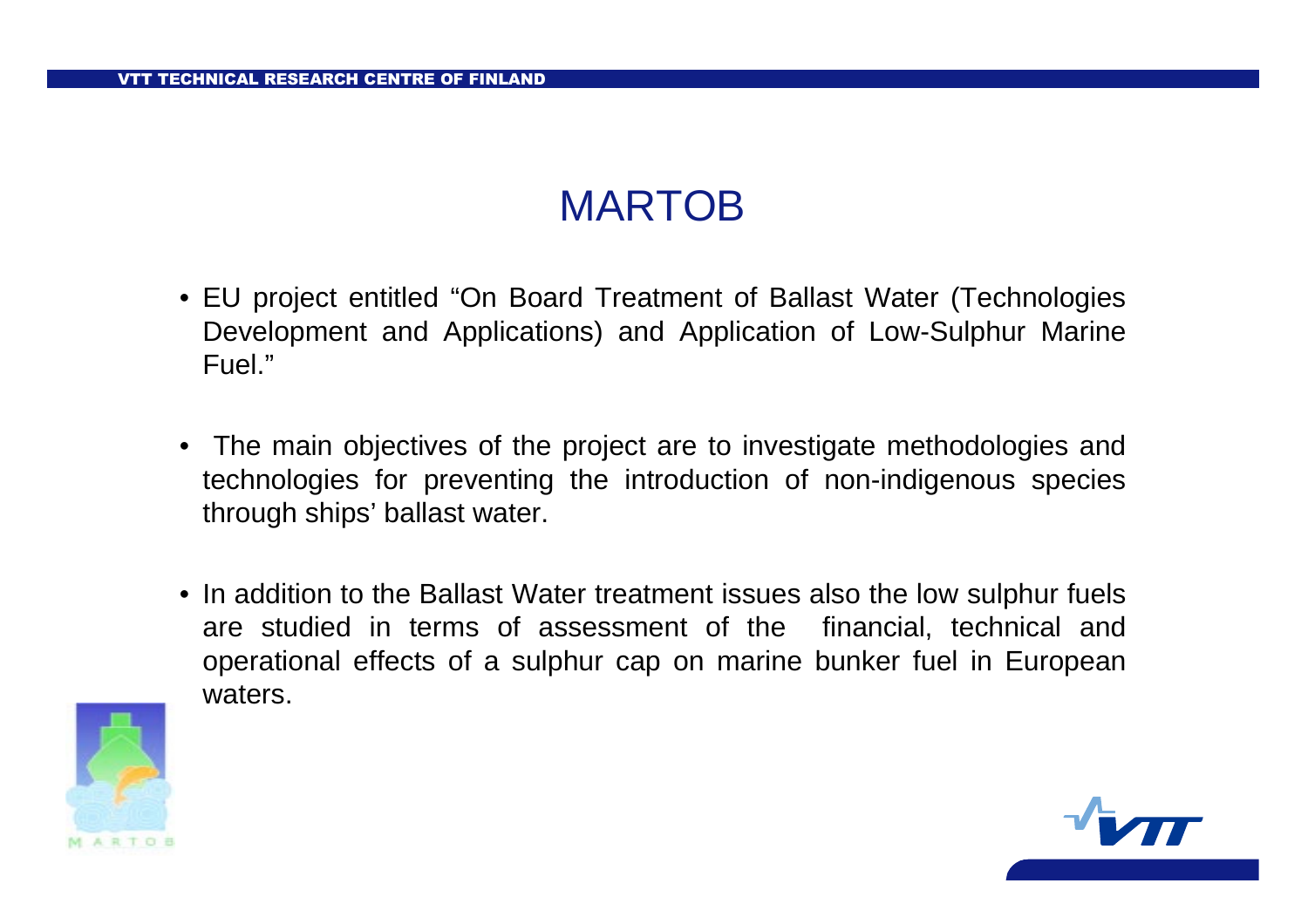# **Objectives**

- The general objectives of the laboratory test phase were the following:
- - to design and develop the proposed treatment methods in laboratory scale and with computer simulation,
- - assessment of environmental, biological, economical, risk and safety aspects,
- - evaluation of subsequent longterm effect of the individual methods on the marine ecosystems.

RTOB



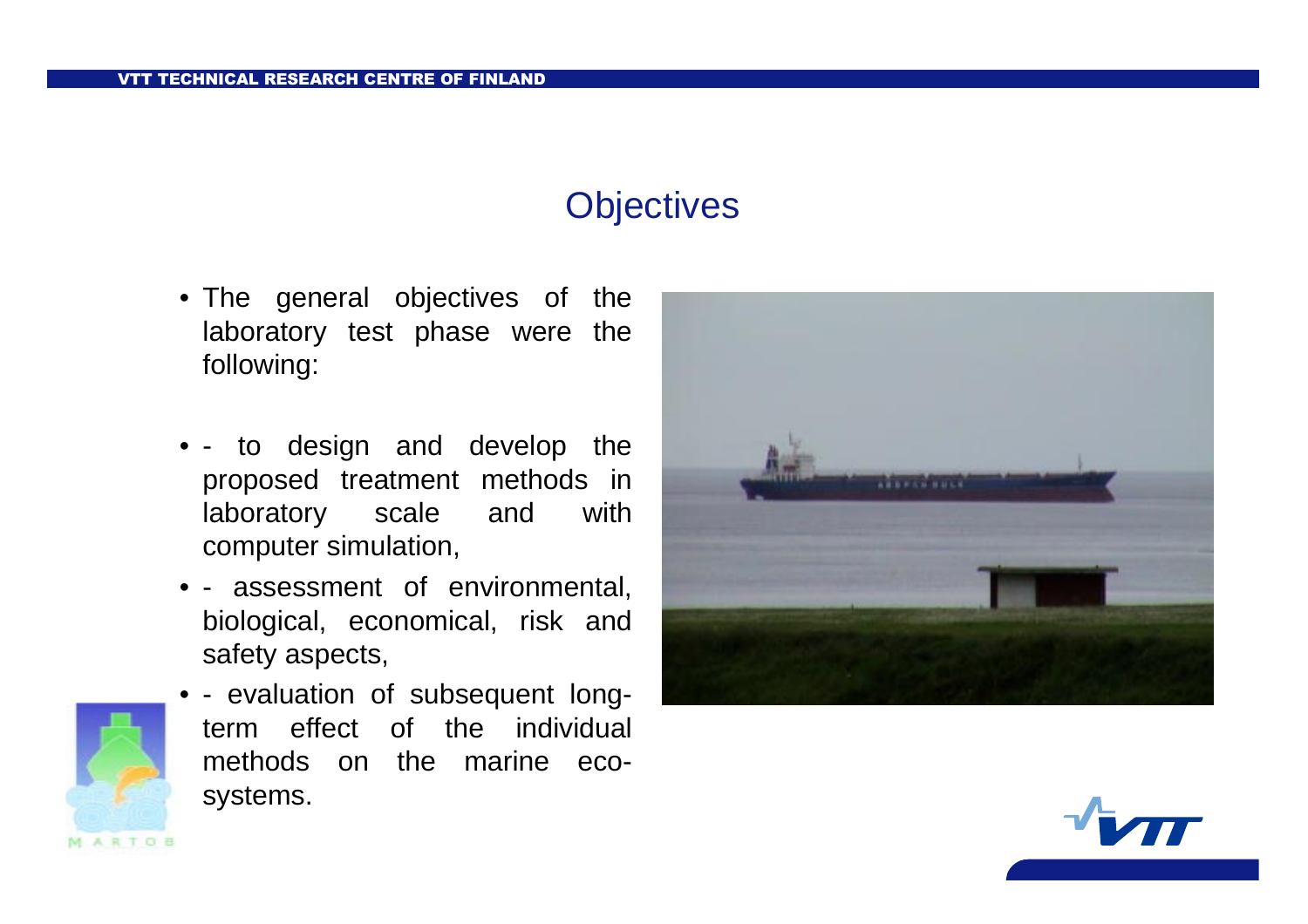## Tests trials in Newcastle, UK

- early June 2002,
- facilities provided by University of Newcastle,
- $\bullet\,$  <u>high temperature heat treatment</u> (University of Newcastle), <u>oxicide treatment</u> (TNO), ultraviolet, ultrasound and ozone methods (VTT), de-oxygenation (SINTEF), Advanced Oxidation Method (BenRad) and combinations of technologies as hurdle technology (BERSON).
- artificial sea water, "Martob Soap", de-ionised water <sup>+</sup> salt
- $\bullet\,$  salinity 33-35 ppt, pH  $\sim$  8,3, T = 10-15  $\rm ^{o}C$
- Nereis virens, Acartia tonsa, Tisbe battagliai, Alexandrium tamarense, Thalassiosira pseudonana as target organisms,
- each test run was carried out only once (no repetition),
- corrosion assessment included



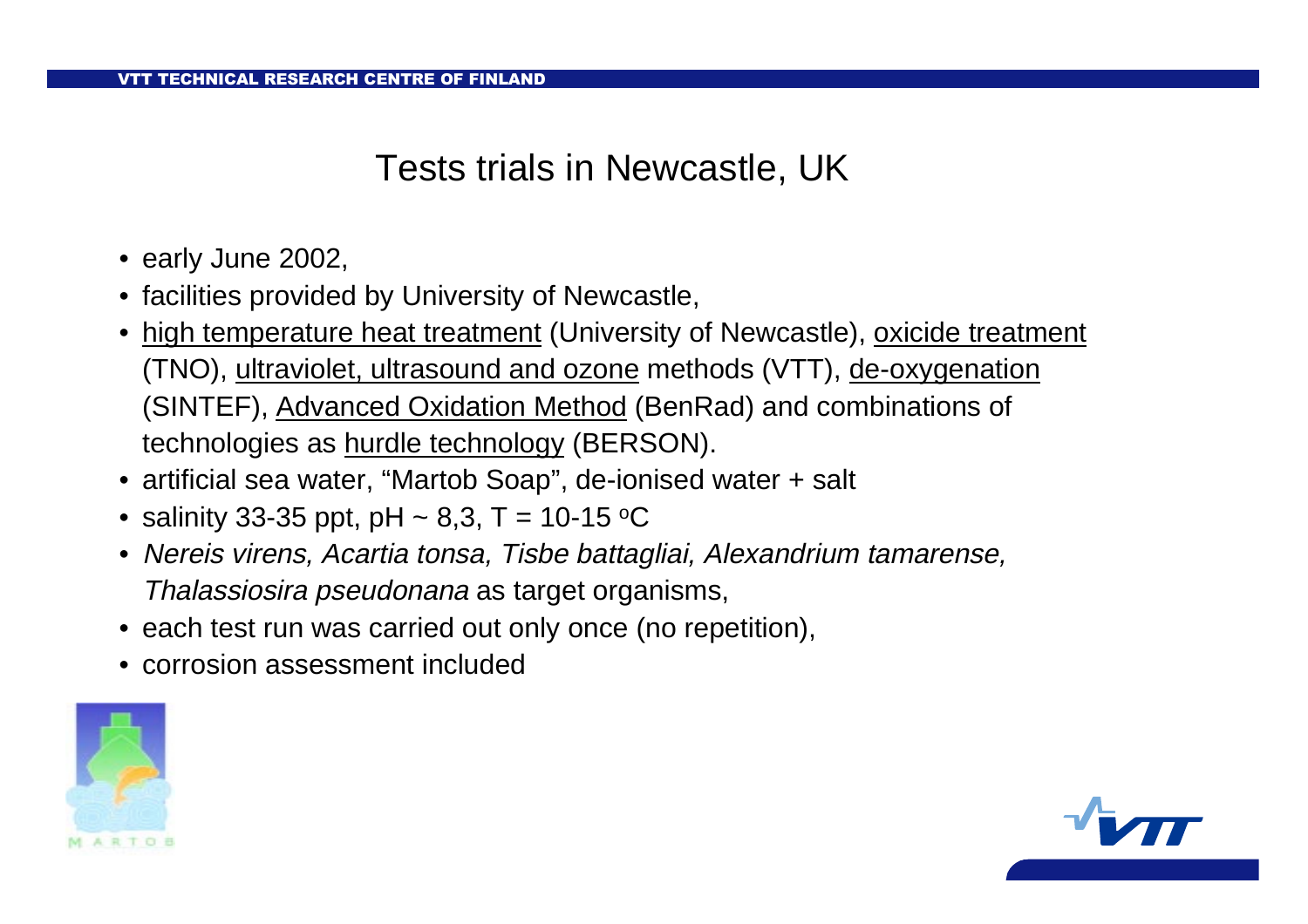#### VTT TECHNICAL RESEARCH CENTRE OF FINLAND

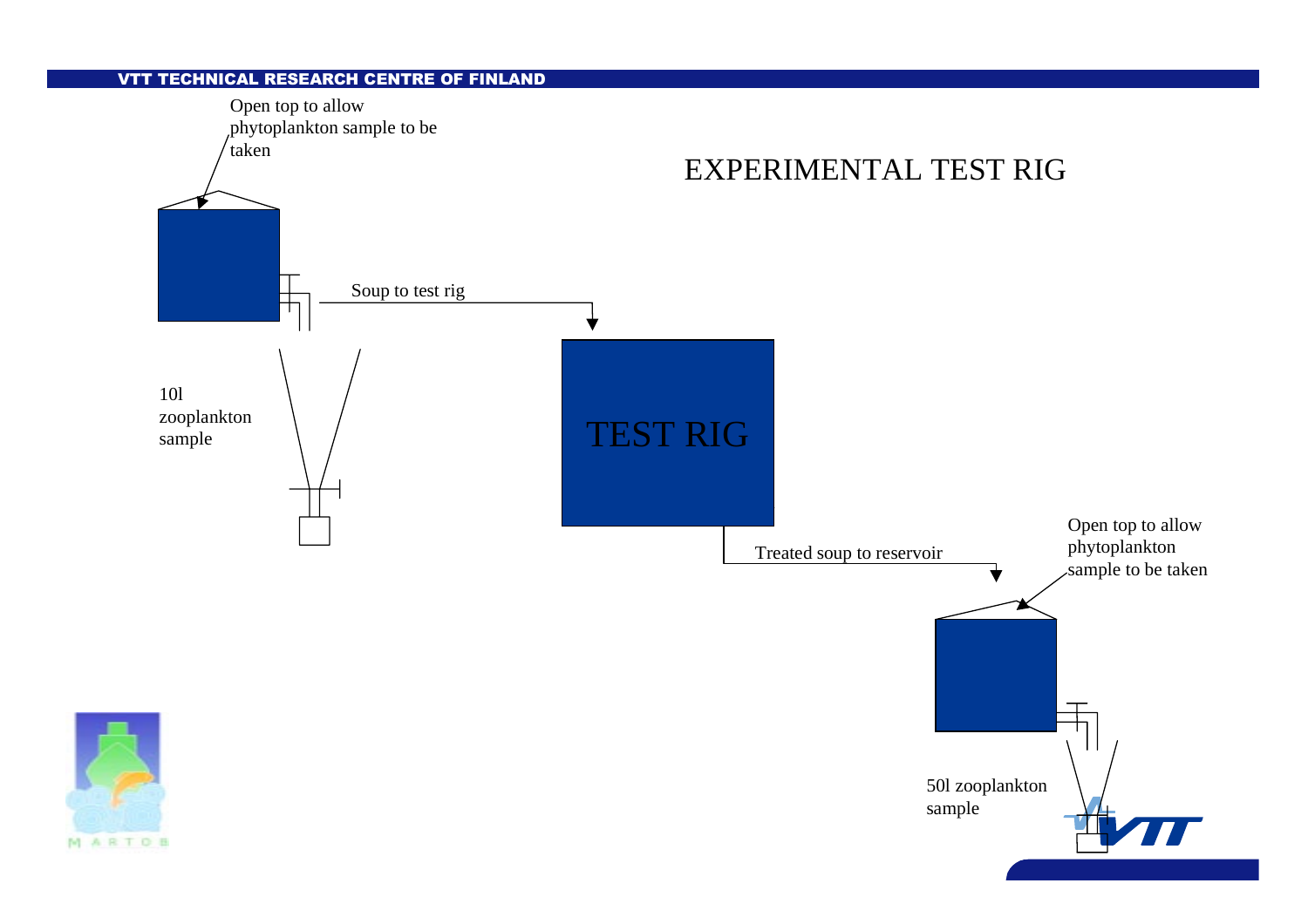#### Thermal Treatment Procedure by UNEW





• Vourdachas, A. & Meshabi, E. 2002. Design and effectiveness of <sup>a</sup> high temperature thermal treatment for ballast water. ENSUS 2002 Conference.



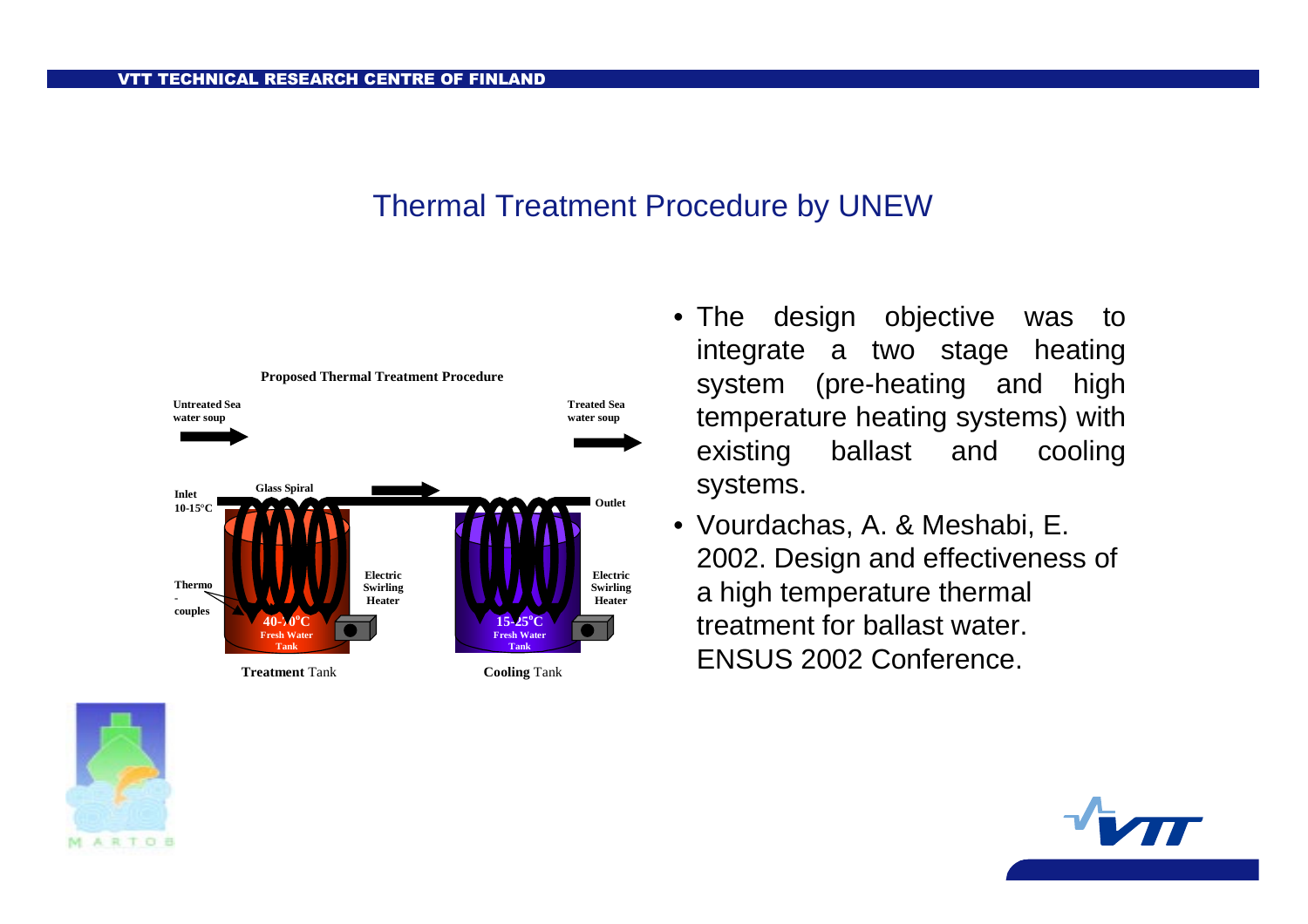### **Biological de-oxygenation by Sintef**



- The de-oxygenation technique is based on the theory that addition of nutrients to ballast water will lead to <sup>a</sup> rapid bacterial growth that will consume the oxygen in the water. The resulting anoxic conditions will kill most higher organisms.
- Josefsen, K. & Marjussen, S. 2002. Biological de-oxygenation of ballast water. ENSUS 2002Conference. 16-18.12.2002. University of Newcastle, UK



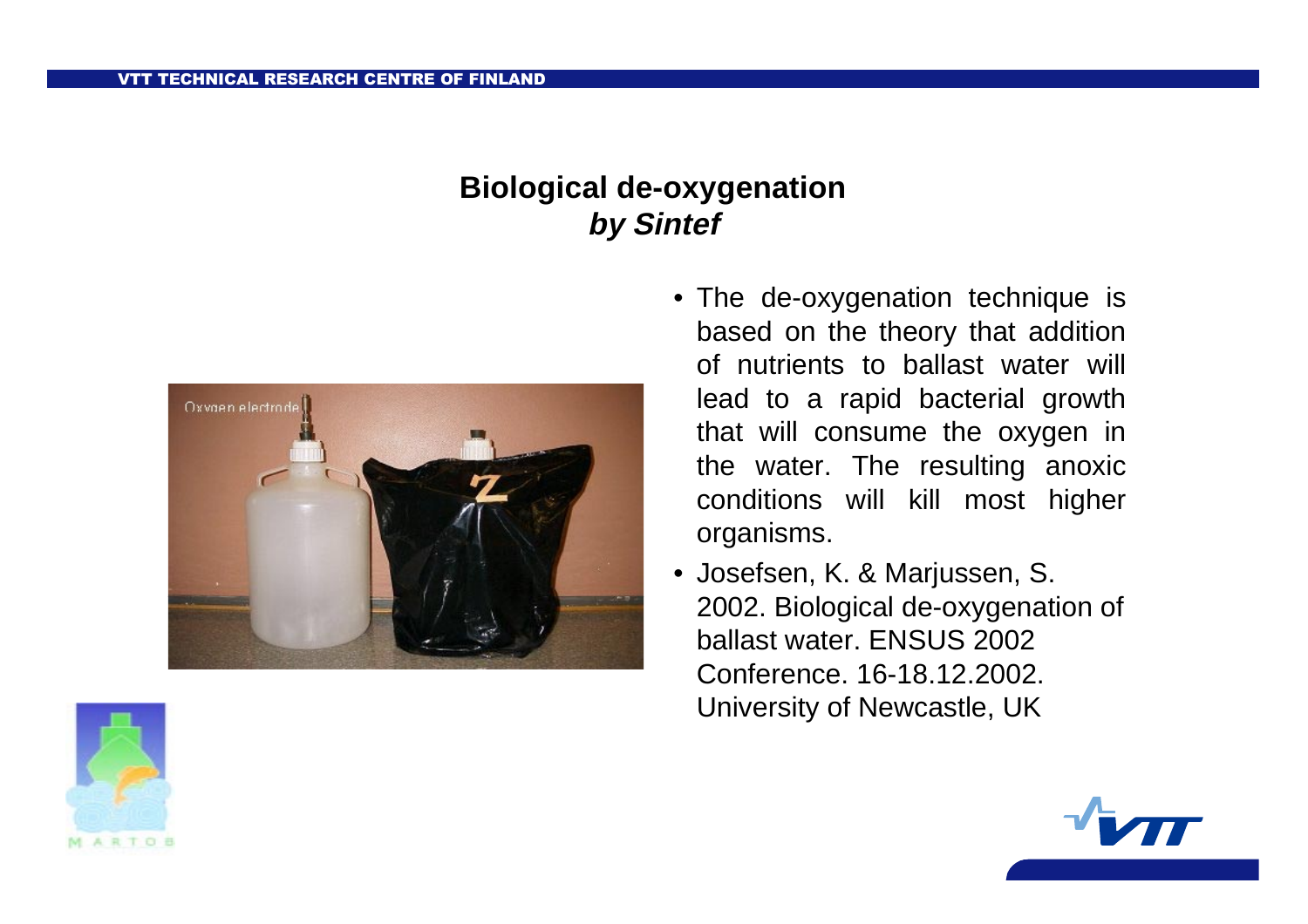#### UV Treatment by VTT & Berson





- Ultraviolet (UV) lamps are used to irradiate the organisms in the ballast water. The UV radiation will induce photochemical changes in the organism; i.e. it will break the chemical bonds in DNA.
- $\bullet$  This can lead to problems should the organisms survive, as it may carry mutations. Furthermore, there is <sup>a</sup> requirement for pre-treatment of the ballast water, as the performance of the system decreases with the turbidity of the water.
- • Ultraviolet Treatment is well established and proven as <sup>a</sup> disinfectant in the wastewatertreatment sector.

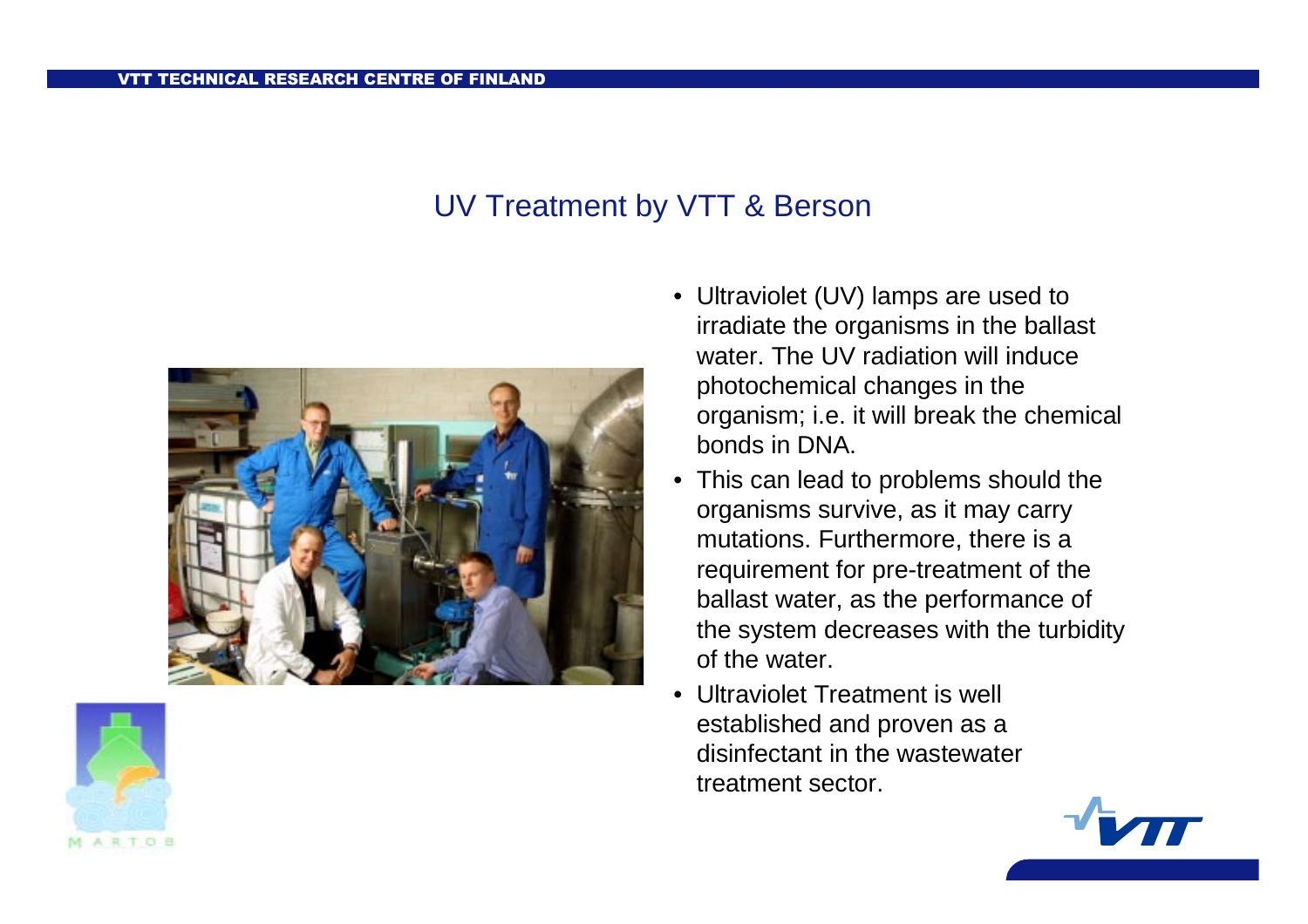#### US Treatment by VTT &Acomarin LtD



- Ultrasound is generated by <sup>a</sup> transducer, which converts mechanical or electrical energy into high frequency vibration.
- • The ultrasound generates cavitation in liquid (in this case ballast water), which can lead to the cells of organisms rupturing. It has been shown to be effective with bacteria, plankton and other larger organisms.
- Ultrasonic treatment has beensuccessfully used in water treatment and the food industry to control microorganisms.



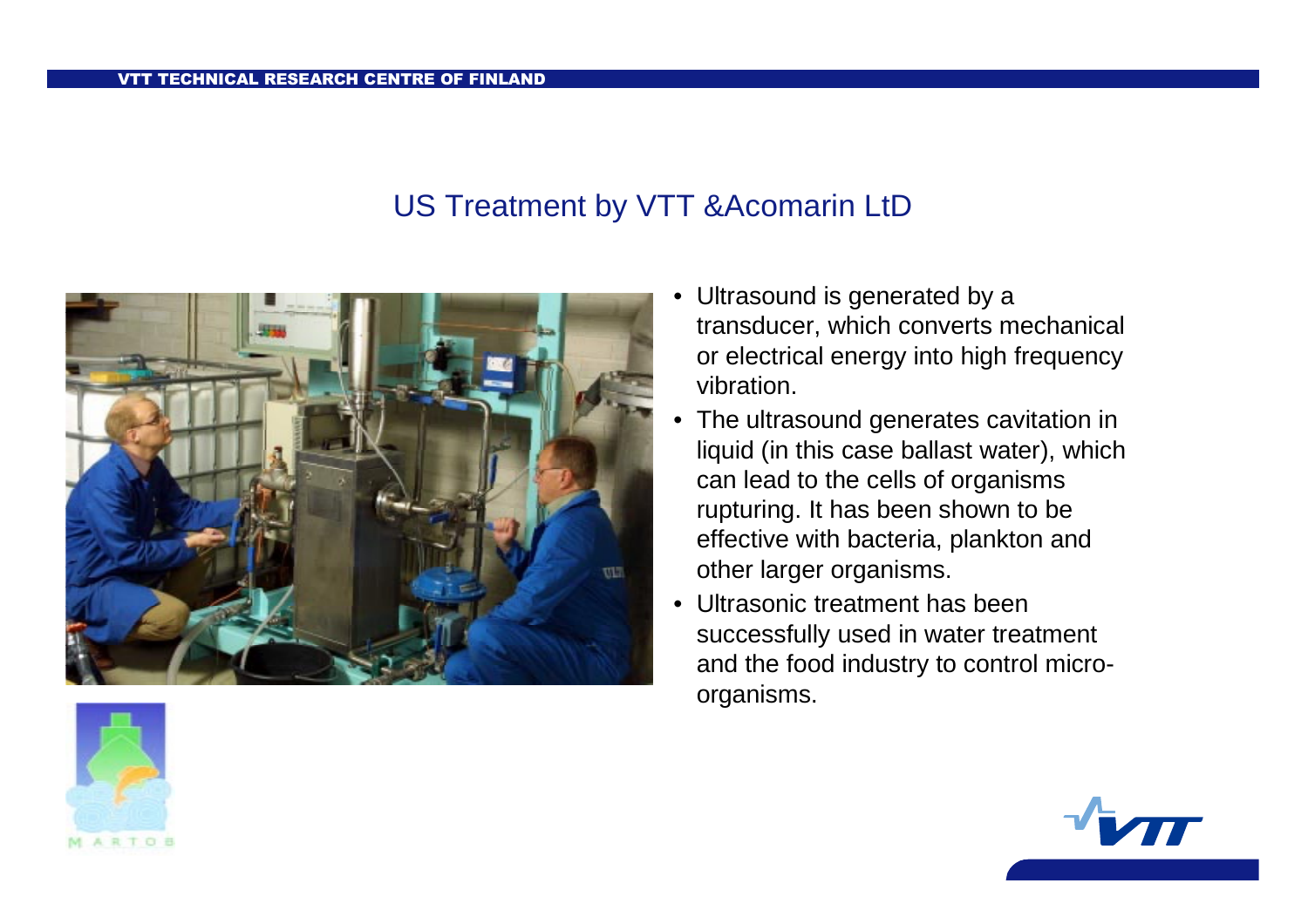#### Ozone Treatment by VTT



- The ozonation system introduces ozone into the ballast water. As ozoneis unstable under ambient conditions it must be generated in situ.
- Ozone has been used in onshoreapplications, such as swimming pools, disinfecting drinking water and controlling microbiological contamination in various areas.
- In these applications it has proven to be very effective and <sup>a</sup> more powerful biocide than chlorine, which has traditionally been used. Ozone is toxic and therefore it will have to be usedwith care. There is also concern that it may cause increased corrosion .



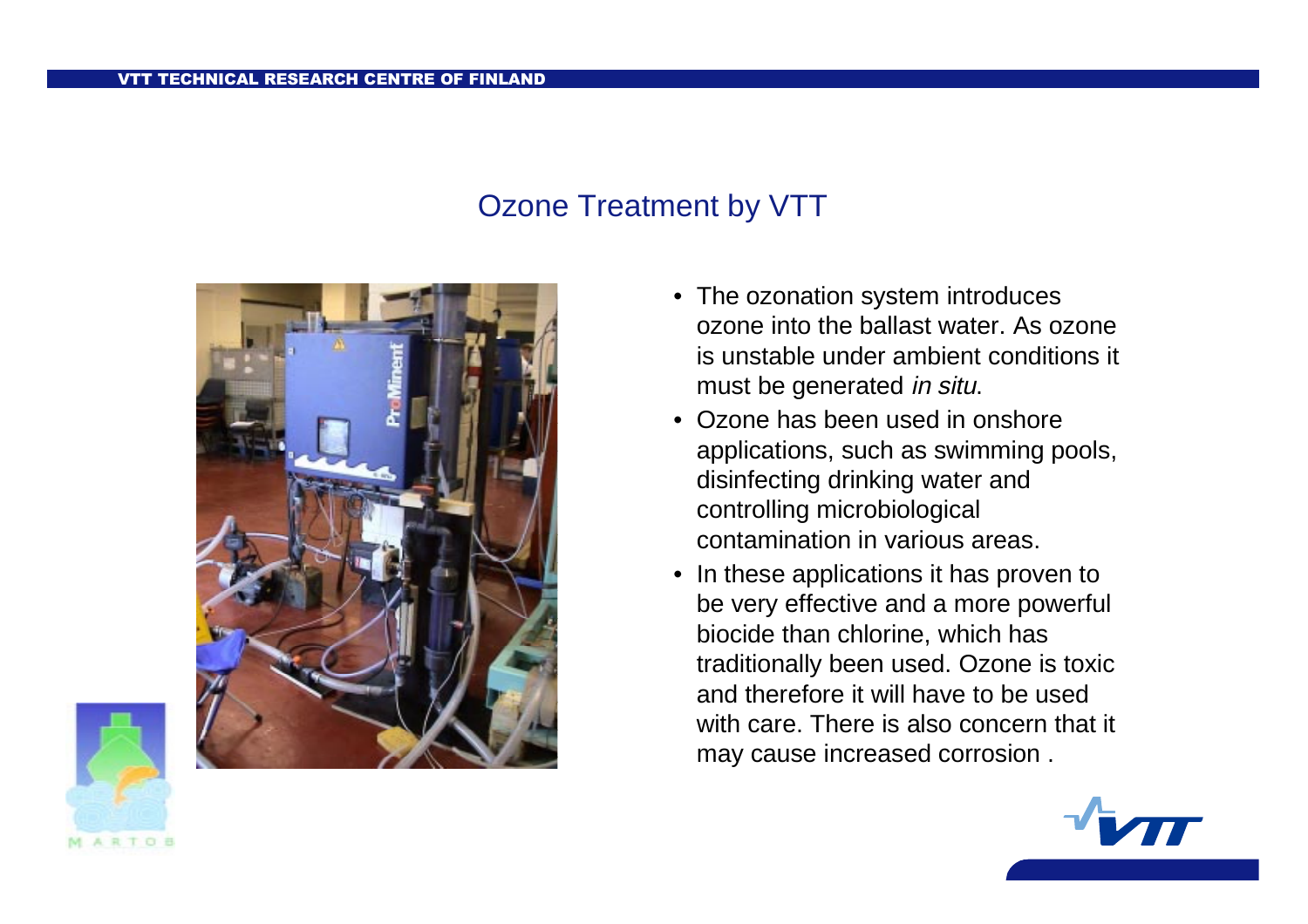#### **Oxicide method (electrochemical treatment)** by TNO



- The Oxicide method is anelectrochemical method, which generates hydrogen peroxide from the oxygen present in the ballast water.
- This decline in the concentration of oxygen and the presence of hydrogen peroxide is enough to significantly reduce the number of organisms present in the water.
- It also decomposes in water and will therefore not cause any problems to the environment. Hydrogen peroxide is an irritant and it will have to be usedwith care and it could possibly lead to increased corrosion.



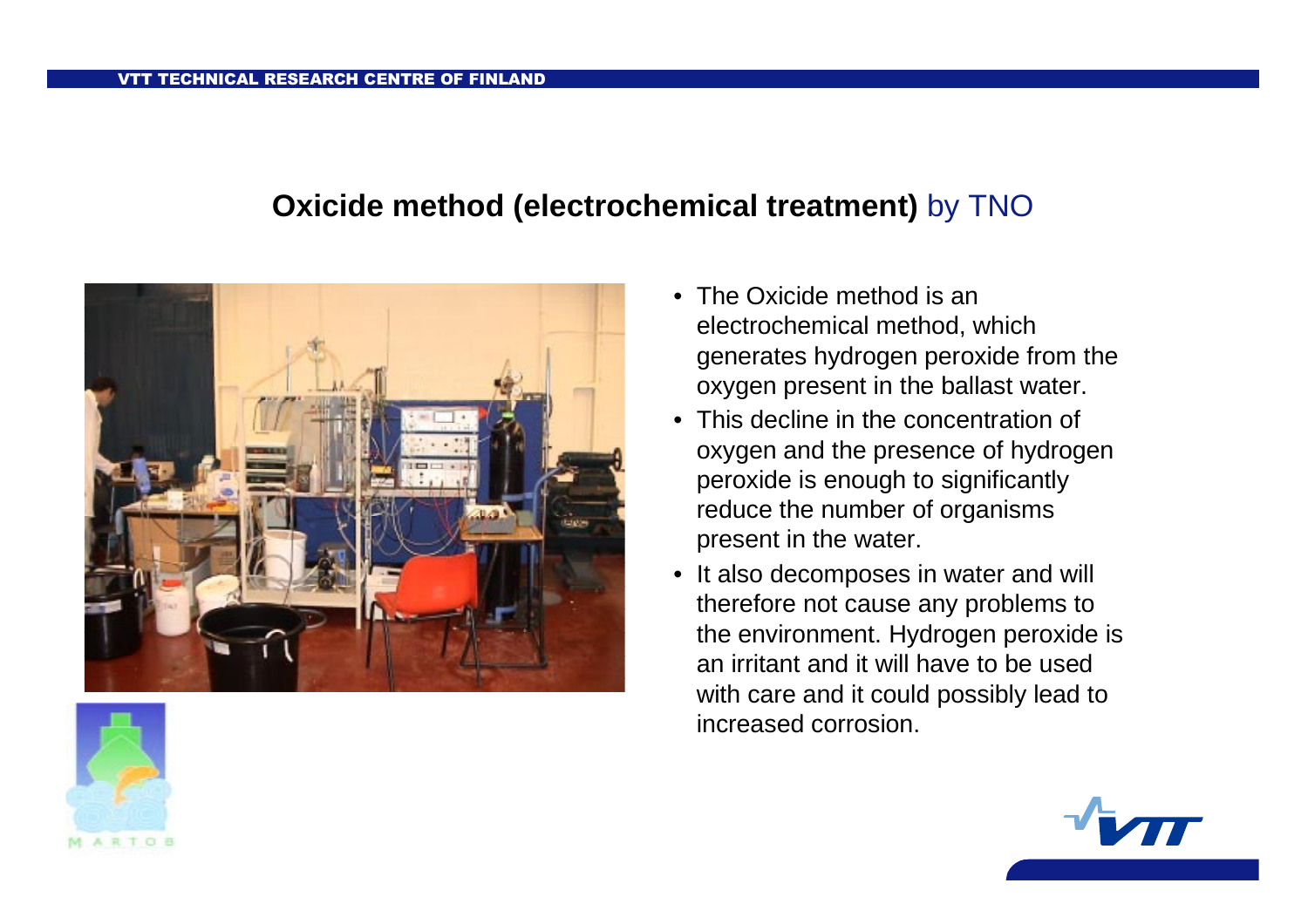#### an Advanced Oxidation Technology (AOT) by BenRad





- The Swedish BenRad equipment tested during the laboratory trials is based on an Advanced OxidationTechnology (AOT) consisting of <sup>a</sup> combination of ozone (O $_3$ ), two UV systems with different wavelength spectra and two different catalysts.
- The unique combination is designed to generate large amounts of radicals, mainly hydroxyl radicals, within the reactor. It is these radicals that destruct / eliminate the microorganisms
- • The maximum flow for the testing device is 1,8 <sup>m</sup> 3/h.

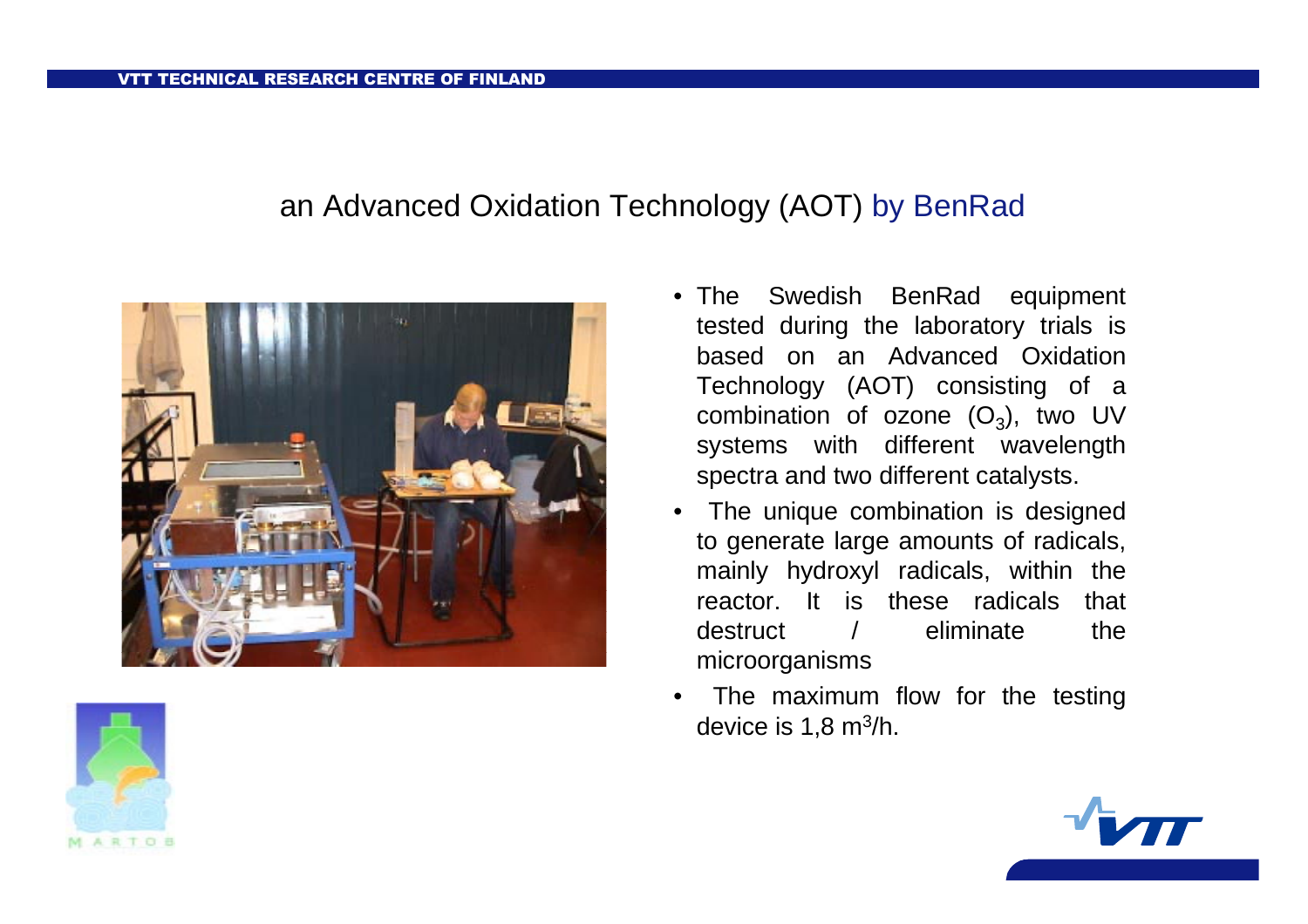#### VTT TECHNICAL RESEARCH CENTRE OF FINLAND

| <b>Techniques</b>                                    | Total costs in Euro per m <sup>3</sup> ballast water |
|------------------------------------------------------|------------------------------------------------------|
| Methods that have been used or tested at large scale |                                                      |
| Sequential methods                                   | $0.014 - 0.30$                                       |
| Flow-through method                                  | $0.019 - 0.171$                                      |
| <b>Brazilian Dilution method</b>                     | 0.156                                                |
| Thermal treatment                                    | $0.031 - 0.050$                                      |
| Filtration                                           | $0.065 - 0.177$                                      |
| Hydrocyclone                                         | $0.059 - 0.241$                                      |
| <b>Ultraviolet</b> irradiation                       | $0.090 - 0.287$                                      |
| <b>UV/Filtration</b>                                 | $0.154 - 0.464$                                      |
| UV/hydrocyclones                                     | $0.149 - 0.528$                                      |
| <b>Methods in experimental phase</b>                 |                                                      |
| Hydrogen peroxide                                    | $0.132 - 22.06$                                      |
| Glutaraldehyde                                       | $0.61 - 6.04$                                        |
| Chlorine                                             | $0.0871 - 4.36$                                      |
| Ozone                                                | Not available                                        |
| Sodium hypochlorite                                  | $0.046 - 0.185$                                      |
| Electric pulse                                       | 0.016                                                |
| Use of fresh or treated water                        | $0.038 - 0.66$                                       |
| (Alternative water supply)                           |                                                      |
| Land based treatment                                 | $0.1875 - 8.30$                                      |



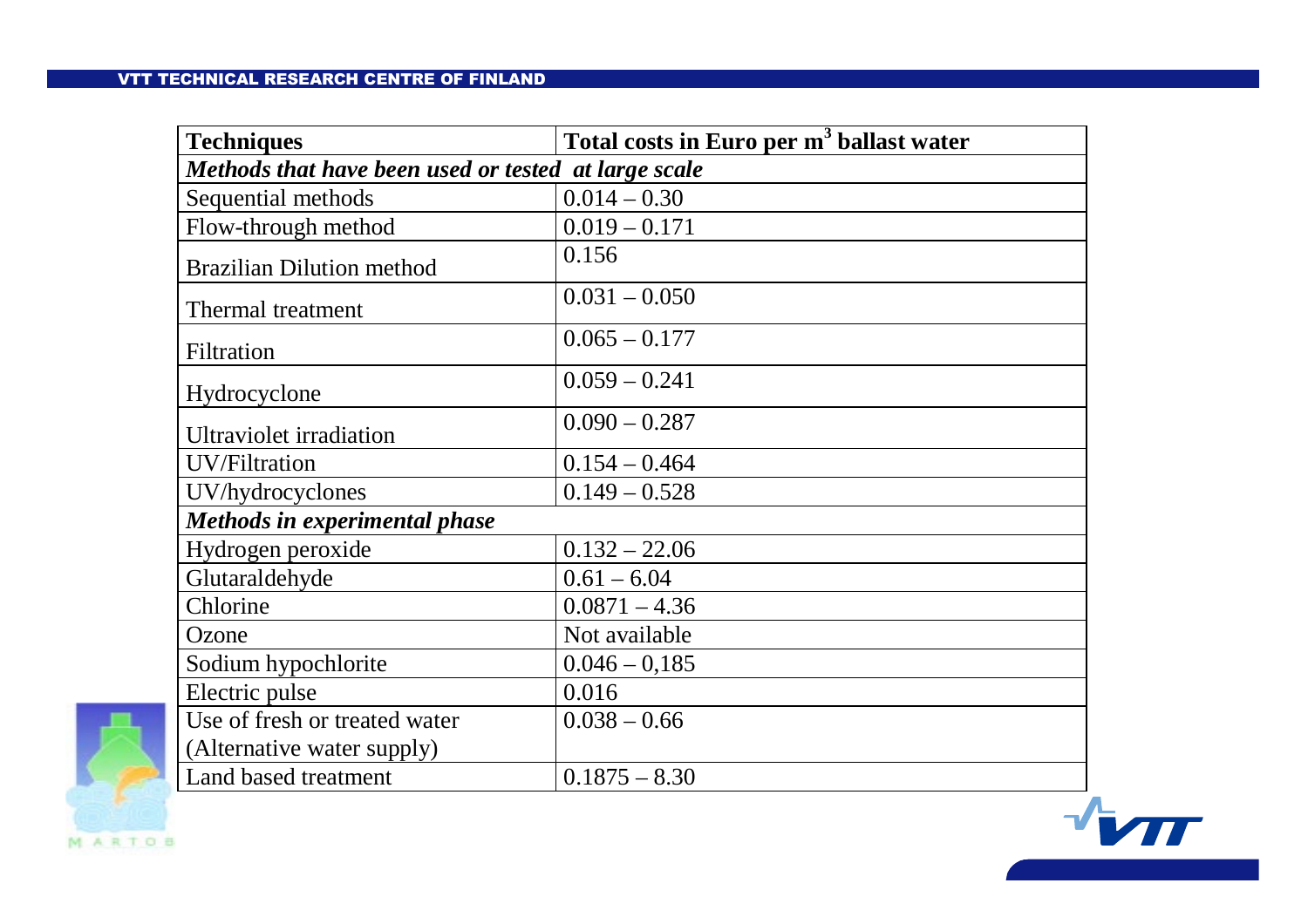# Hurdle Technologies by Berson

- Hurdle technology uses <sup>a</sup> combination of two or more treatment methods to reduce the number of micro-organisms present.
- • mechanical pretreatment (filtration or multicyclones) in combination with UV or oxidation techniques (ozone, Oxicide)
- • oxidation techniques (ozone, Oxicide) and UV
- • deoxygenation and (low) thermal treatment
- • -(low) thermal treatment and UV.
- • -(low) thermal treatment and oxidation.